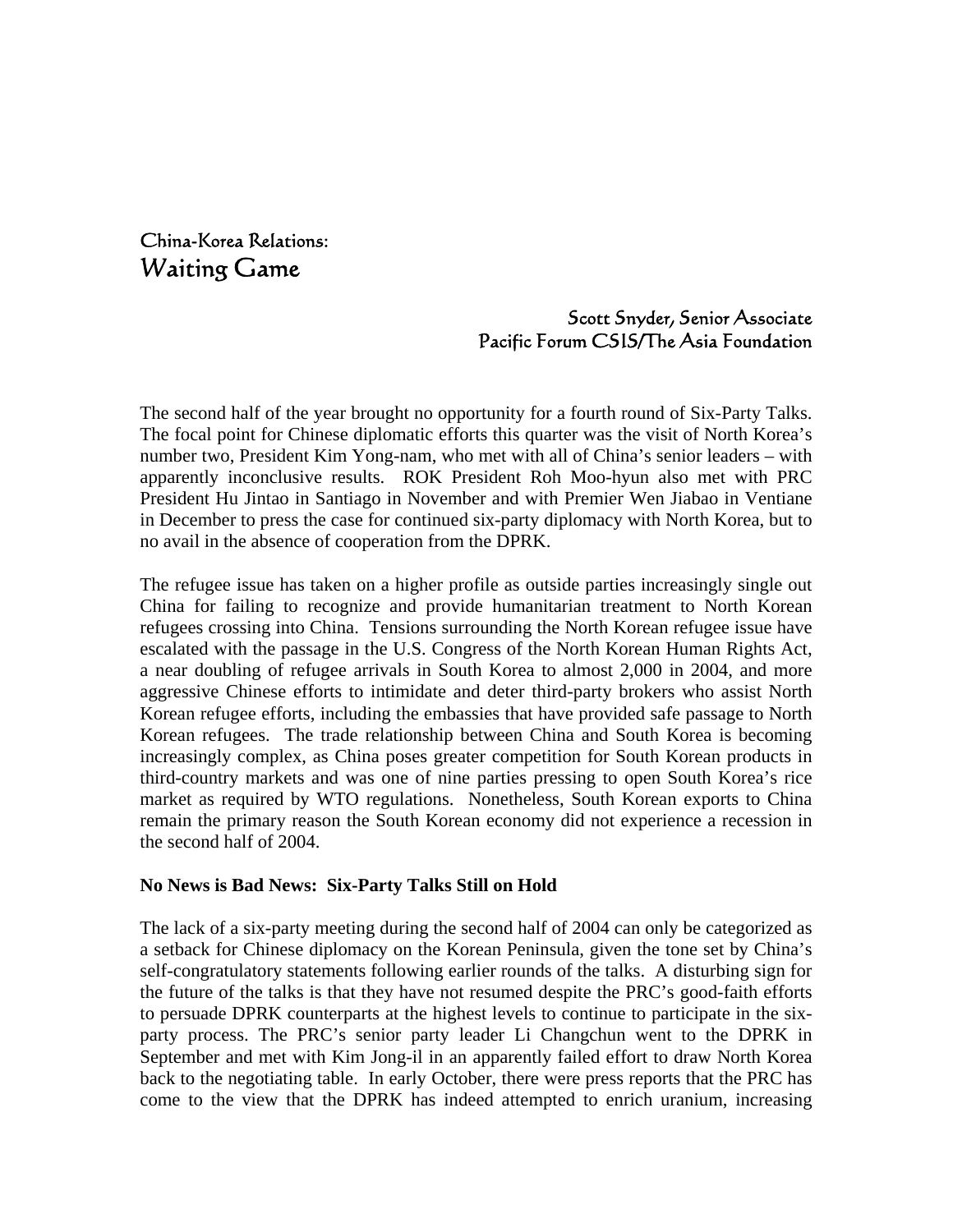support for the view that the North's uranium enrichment activities could not be swept under the rug as part of any deal on North Korean denuclearization. Chinese high-level delegations to Pyongyang and visits by DPRK senior officials to Beijing, including most notably the visit of DPRK President Kim Yong-nam for discussions with the PRC's top leadership, appear to have yielded no tangible progress. At the APEC meeting in Santiago, President Bush met with President Hu and other leaders, who all agreed that the way to make progress on the North Korean nuclear crisis is to pursue the Six-Party Talks.

Despite apparent agreement on the sidelines of the APEC meeting that Six-Party Talks are the only way to go, subsequent efforts in late November and early December to get the talks back on track have not yet born fruit, presumably because Secretary of Statedesignate Condoleezza Rice must assemble a new team to lead U.S. diplomacy, including a likely review of policy toward the Korean Peninsula and personnel involved with Six-Party Talks. Many of the heads of delegations to the talks are being transferred to new positions, with a second-generation team of negotiators appointed to take their places in the New Year. Meanwhile, patience is waning while the DPRK's delay is filling in gaps among other parties without necessitating much of a diplomatic effort by the United States, where the second Bush administration doesn't start until January and which continues to focus primarily on Iraq.

But there is no sign that North Koreans are ready to come back to the negotiating table in Beijing, raising questions about whether there will be another round of Six-Party Talks at all. At the third round of talks in June, the U.S., South Korea, and North Korea all tabled opening proposals designed to move toward the goal of denuclearizing North Korea. Oddly enough, the effect of the presentation of U.S. and North Korean opening positions seems to have been to dry up any political will that might have existed to come back to the negotiating table for a fourth round.

It is still premature to say that the six-party process is dead, but the lengthy pause raises some dilemmas for all parties concerned. The challenges for Chinese diplomacy may be the most interesting and complex. On the one hand, the PRC is widely seen as the party that has the most leverage and ability to persuade North Korea to continue to at least come to the six-party meetings, if not to influence the DPRK to yield to the demands of the international community. The PRC's capacity to host the talks underscores that leverage. However, sponsorship of the Six-Party Talks has also proven to be a costly venture for the Chinese, as the DPRK has received tangible rewards for just showing up at earlier rounds. How much can the PRC rightly be expected to provide North Korea to simply show up at meetings without seeing progress toward a solution to North Korea's nuclear challenge to the international community?

So what if diplomacy fails to restrain North Korea's nuclear development efforts? Despite intermittent rumblings from Bush administration hardliners that the issue should go to the UN Security Council, China would clearly have the deciding vote on whether to allow the six-party process to fail or whether anything could be accomplished at the Security Council in any event. But the Six-Party Talks were established by the Chinese precisely to prevent the type of failed diplomacy that occurred with Iraq to replicate itself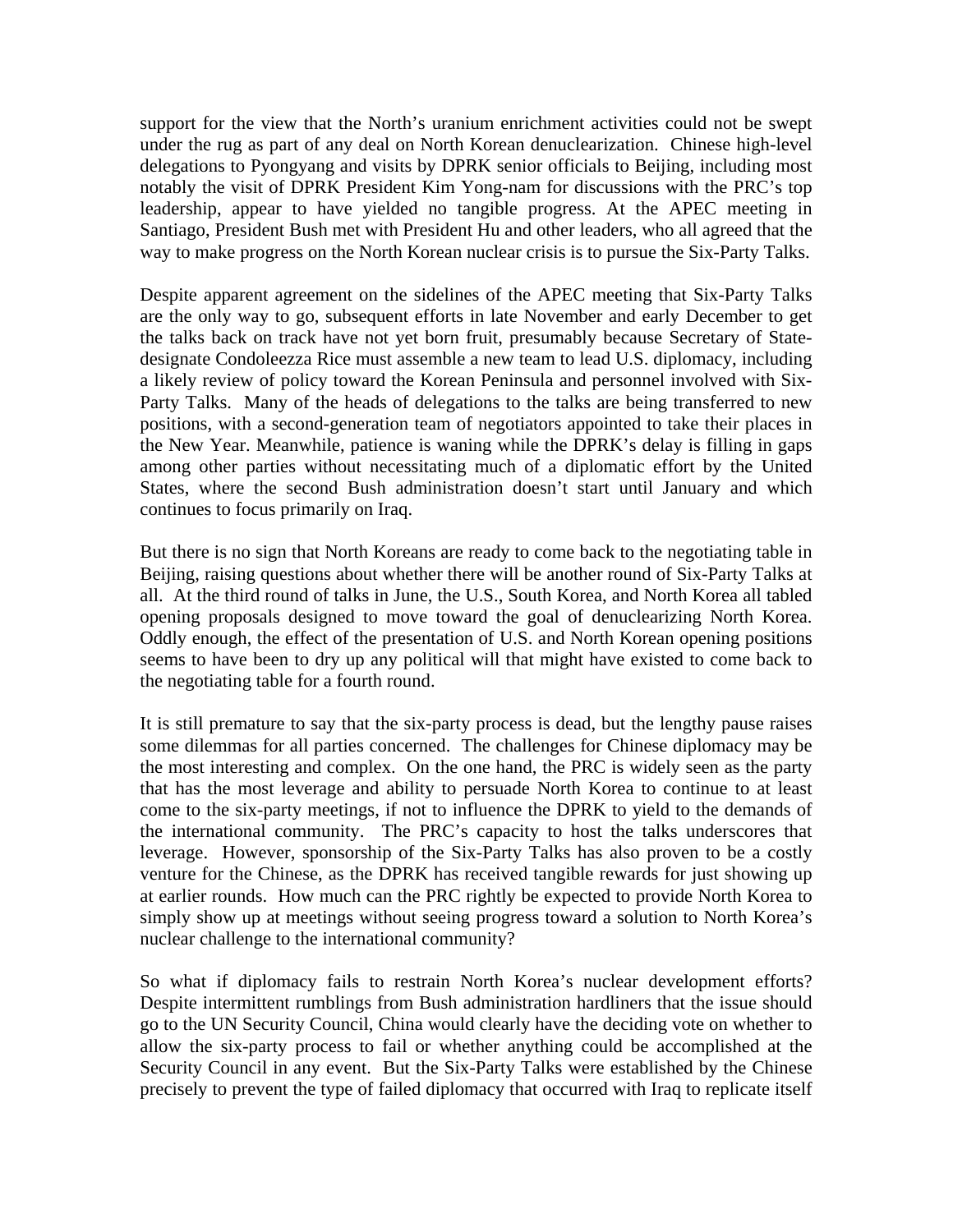on the Chinese border. So how imaginable is it that the Chinese would allow the Six-Party Talks to fail? For Chinese eying the dangers of instability on its border, continued talk – no matter how empty – is preferable to an escalation that might result in either military conflict or instability in the DPRK.

If the Six-Party Talks are simply a safety net for all parties concerned, it would be enough for everyone just to have another meeting – if only the North Koreans would go along with the game. The risk is that the talks themselves become a pretext for delay and an escape valve for the DPRK to continue nuclear weapons development, albeit at a rather deliberate rate. Are the Chinese in fact hoping the Bush administration may conclude that it is enough for now, given the enormous distraction and challenge of democracy-building in Iraq and continued proliferation pressure from Iran, to keep Kim Jong-il in the six-party box rather than pursue further confrontational tactics or try to raise expectations and expend the energy necessary to pursue a near-term solution on the Korean Peninsula?

### **China's Other Headache: Refugees**

If North Korean nuclear issues weren't enough of a challenge, the PRC's policy toward North Korean refugees is also drawing criticism as part of an increasingly active campaign by South Korean and U.S. NGOs to focus attention on human rights conditions in North Korea. The U.S. Congress unanimously passed the North Korean Human Rights Act, which President Bush signed into law in October. The law itself provides authorization for modest funding for refugee assistance efforts and directs the U.S. to be willing to accept North Korean refugees if they choose for whatever reason not to go to South Korea. But the passage of the law raised hackles with progressive South Korean legislators and provided a moral boost for U.S. and South Korean human rights and refugee assistance efforts in China. South Korean conservative opposition legislator Hwang Woo-yea has been particularly critical of the Chinese government, which in turn warned him in a telephone call from the PRC Embassy in South Korea in December not to support such efforts. This action was deemed interference in South Korean politics, and Hwang has also drawn support in criticizing Chinese handling of the matter from U.S. Sen. Sam Brownback.

China's response to the refugee problem has been straightforward and pragmatic, in light of its relationships with both North and South Korea: cooperate to allow refugees who make contact with foreigners or who enter diplomatic compounds safe passage while strengthening efforts to detain refugees near the border and return them to North Korea in accordance with longstanding bilateral practice. This solution honors the spirit of China-DPRK cooperation, but it is in direct violation of international human rights treaties to which China is a signatory. Those treaties condemn *refoulement*, or the return to their home countries of individuals who may be at risk for political persecution. Chinese authorities initially turned a blind eye to South Korean humanitarian efforts to respond to the plight of North Korean refugees in northeastern China, but gradually they have enforced harsher measures against South Korean and other foreign activists who have entered the PRC and given the refugees a helping hand in their efforts to force entry into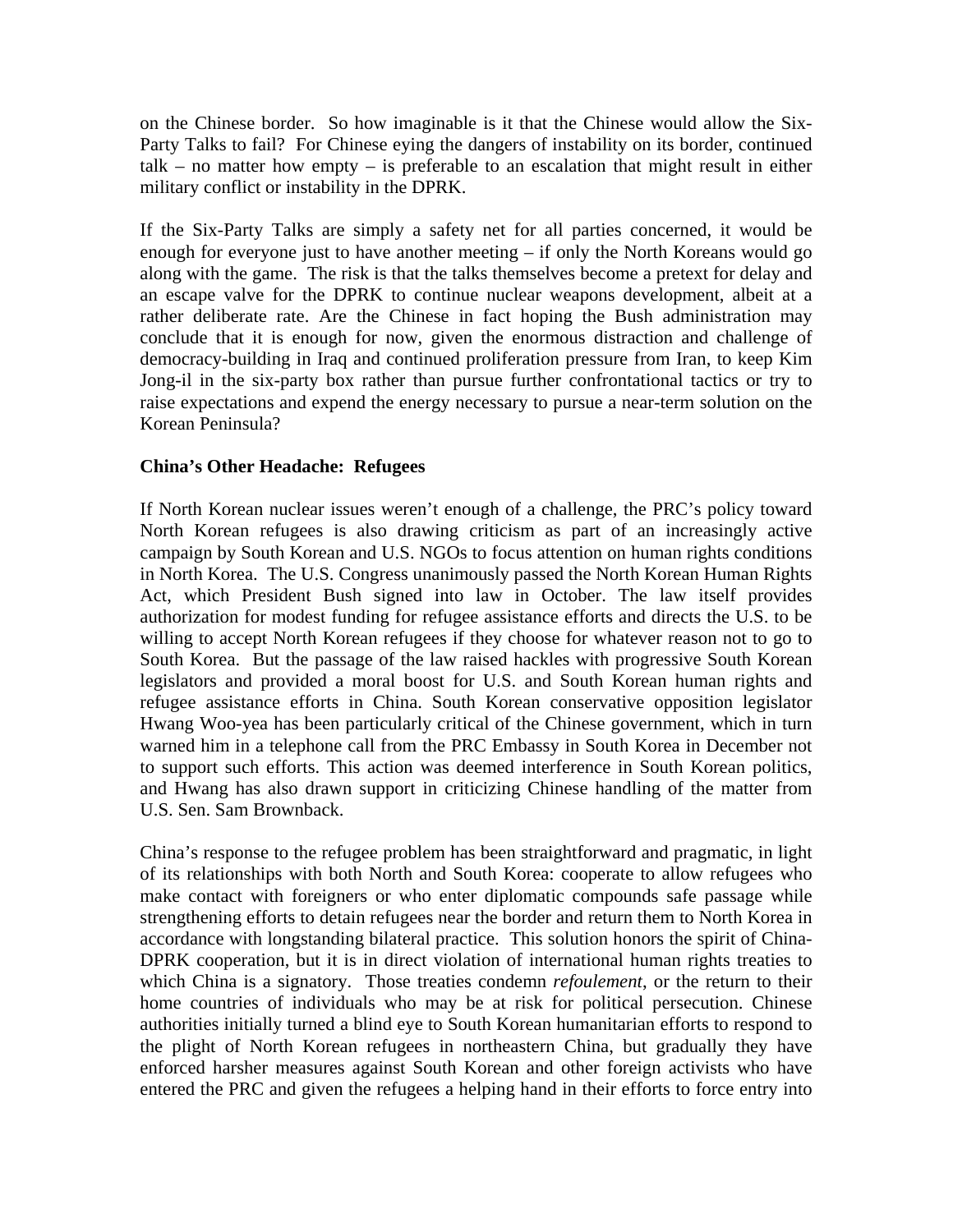diplomatic compounds. An alternative has been for refugees to make treks of thousands of miles across China to Mongolia or Southeast Asia, where it has been possible to arrange for transit to South Korea, usually with the help of "refugee brokers" or human rights NGOs. A charter plane transit to Seoul last July of over 468 North Korean refugees who made the trek through China allegedly to Vietnam has also led to strengthened PRC border controls aimed at preventing North Korean refugees from illegally transiting remote Chinese borders via third countries en route to Seoul. Almost 2,000 North Korean refugees have arrived in South Korea in 2004, compared to 1,281 in 2003.

Chinese authorities have responded negatively to efforts to help North Korean refugees that have tried to gain publicity at the expense of the PRC government. From last year, Chinese authorities have taken an increasingly strict attitude toward foreign citizens caught helping North Korean refugees, with several representatives from South Korean and Japanese human rights NGOs serving prison terms for their efforts to help North Korean refugees. As organized forced entries into foreign embassy compounds and foreign schools in Beijing have escalated over the past two years, the diplomatic compound area of Beijing has been transformed from sleepy and pleasant tree-lined avenues to a kind of armed camp, with barbed-wire fences blocking the sidewalks from the walls of embassy compounds. In October, Chinese authorities stepped up efforts to halt this practice, preemptively detaining almost 70 North Korea refugees and repatriating them to North Korea. Forty-four North Korean refugees were held up in the Canadian Embassy in Beijing for two months while PRC authorities demanded exit interview opportunities and decided to build a second fence around the Canadian embassy compound. Chinese public security officials detained and carried away a number of North Korean refugees who had entered the South Korean consulate property but had not entered the building in December. The net effect of these actions is that it is now more difficult for North Korean refugees to find their way to South Korea, despite the upward trend in the number of refugees actually arriving in Seoul.

#### **Taking Stock of China-Korea Economic Relations**

Over the course of 2003 and 2004, China-Korea trade has grown tremendously in line with the breath-taking growth of China's trade relationships with every other country in the region. China's growth has rippled outward and raised the tide of economic growth for all of its neighbors, with mixed effect and implications for the future of these relationships. Korean perceptions of China's economic growth have shifted from unbridled optimism (South Korea's exports topped \$200 billion for the first time in 2004 driven by double-digit growth in exports to the PRC) to a mixture of opportunism and wariness as export opportunities to China have been the single engine pulling the Korean economy forward. Korean firms in many industries simply cannot compete with China's low labor costs, and the establishment of the Kaesong Industrial Zone is envisioned as one way of supporting South Korean sunset industries against Chinese competition through use of North Korean labor. The result of China's labor cost advantage has been a hollowing out of Korean industry and unprecedented levels of investment by Korean firms in plants based in China (the completion of POSCO's Suzhou Automotive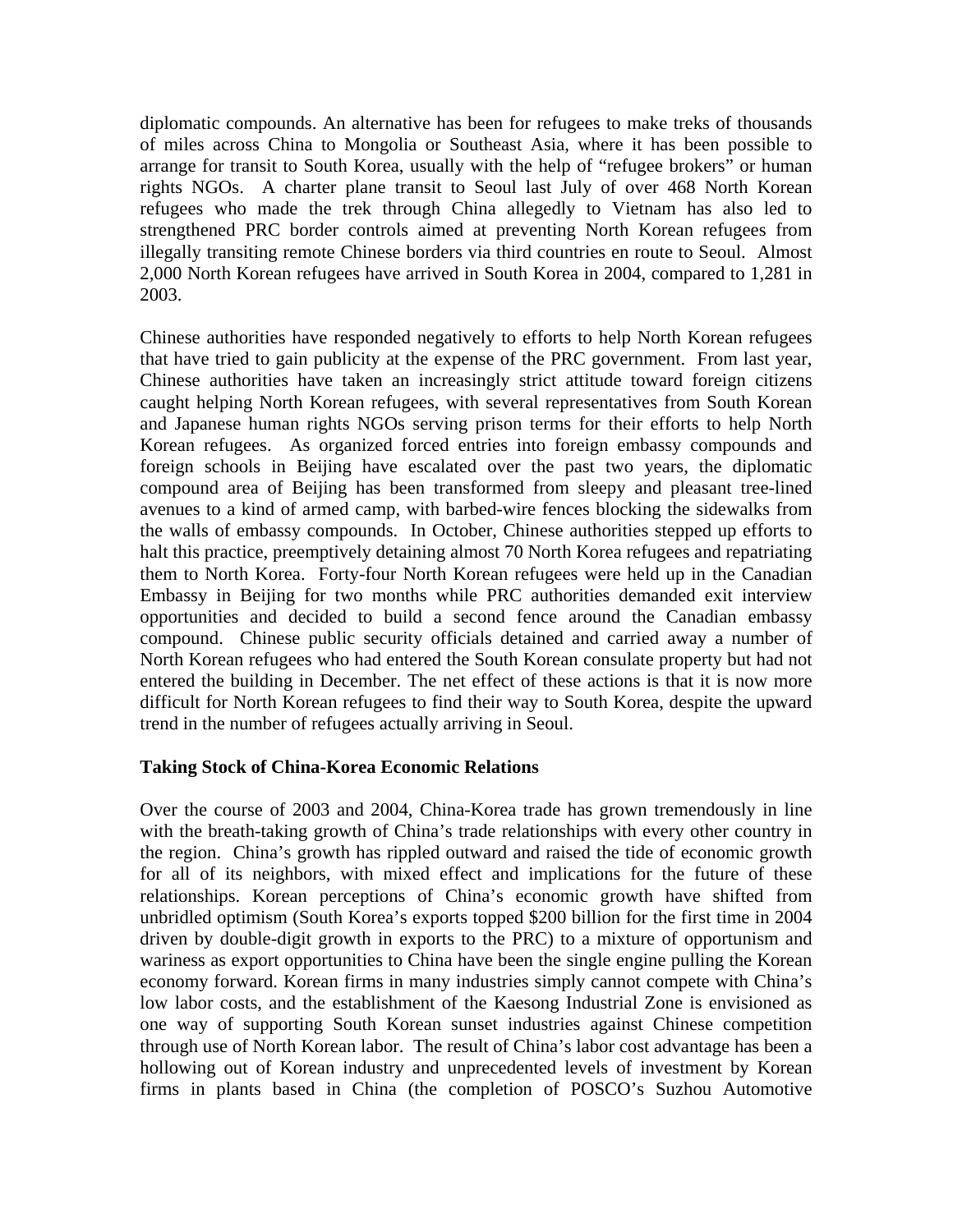Processing Center and LG Chem's Guangdong-based petrochemicals factory are the latest examples this quarter) to take advantage of China's low labor costs. Korea's competitiveness in third country markets is increasingly challenged by products from China, but some of those products are from Korean-invested and Korean-owned factories.

One downside of China's intense competition: Samsung no longer rolls out latest prototypes of mobile phones at trade shows to avoid illegal cloning by Chinese competitors. Reported cases of industrial espionage against South Korean firms, usually from Chinese upstart competitors, continue to rise. LG Economic Research Institute has reported that the number of high-tech industrial espionage cases increased to 22 in 2004 from only six cases during the previous year. Another challenging trend is China's own foreign direct investment in Korea, usually focusing on high-tech firms that could yield technology benefits in the long run for Chinese domestic production efforts. Shanghai Automotive successfully concluded one such agreement to purchase Ssangyong Motors in October after satisfying Ssangyong's labor union with guarantees of additional investment and job guarantees as part of the purchase agreement.

A widely anticipated revaluation of the Chinese currency could change the playing field yet again, with mixed effects for Korean exporters depending on whether they are focused on China as an export market or on third country markets in which the competitiveness of China-sourced products would be affected. As one examines the complicated and intertwined China-South Korea economic relationship, a key question is whether the share of Chinese exports produced by Korean firms now based in China is sufficient to make up for the losses in market share of products "made in Korea." The other question is the extent to which Korean investments in plant in China are positioned to gain a foothold in the Chinese domestic market. Korea has performed well in exports to high-growth sectors such as mobile telephone sets and automobiles, but the growth in those sectors in China's domestic market is already beginning to slow as the PRC government attempted to cool China's torrid growth rate in 2004. South Koreans are hoping that the next frontiers in the Chinese market will be the home shopping and online gaming markets, both of which play off South Korea's cutting-edge experience with IT applications.

Finally, another manifestation of the complexity and change in the economic relationship between South Korea and China can be seen in the fact that China was one of nine rice exporting countries with whom South Korea negotiated the liberalization of its rice market under the World Trade Organization (WTO). China was not even a member of the WTO when the current rice liberalization went into force during Uruguay Round negotiations, but now China provides additional pressure to that of the United States, Thailand, Vietnam, and others for South Korea to open its market to foreign rice. In fact, given the types of rice grown among exporters, China stands to gain the most from Korean agricultural liberalization and thus represents the greatest threat to Korean farmers. In international negotiations strongly contested by South Korean farmers, South Korea took steps to open its rice market, agreeing to import 7.9 percent of the total average of rice consumed in South Korea by 2014.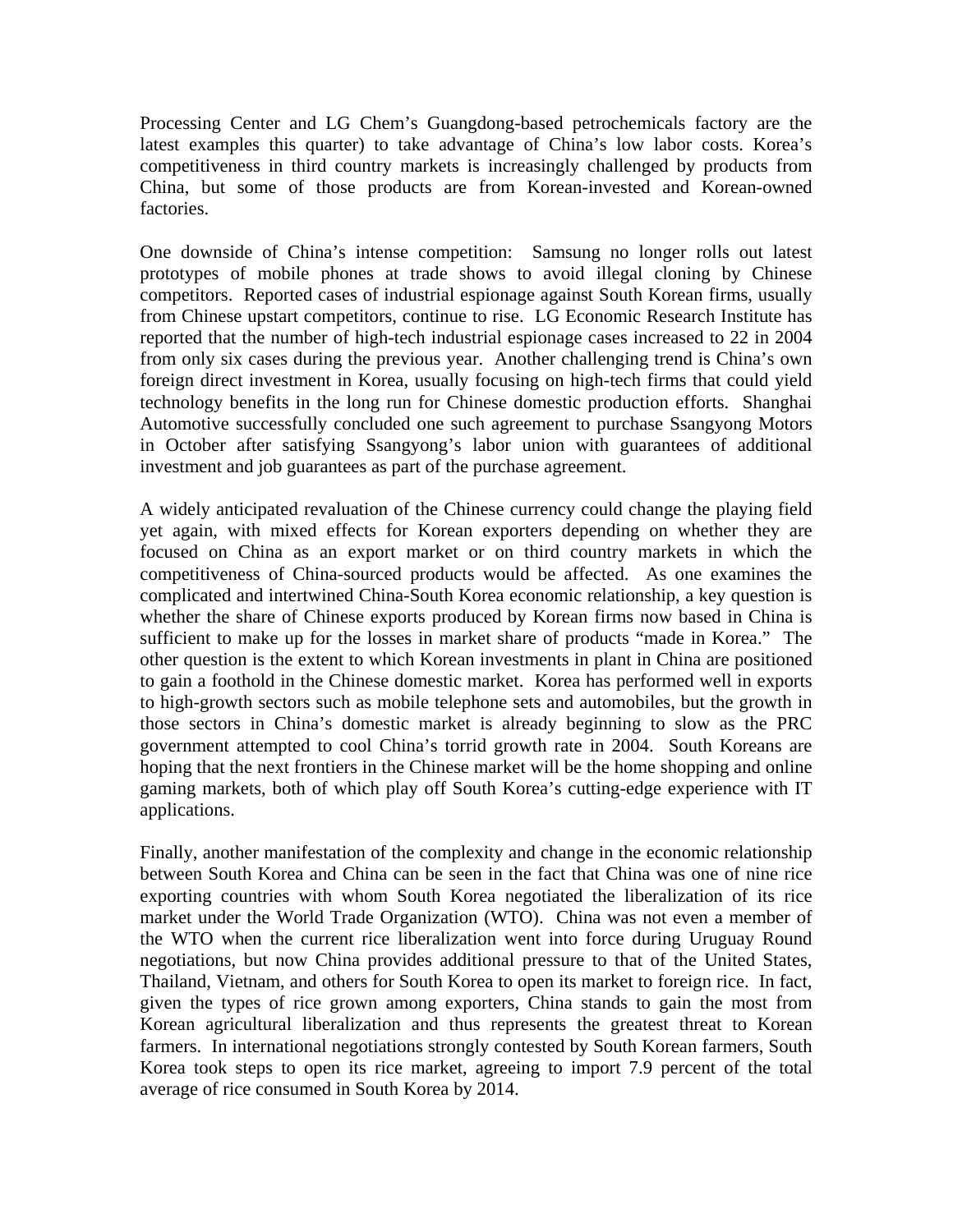#### **China-Korea Relations: Outlook for 2005**

The Chinese relationship with the Korean Peninsula has become considerably thornier over the course of the past year. The heady days of up to 50 percent per-year growth in the China-South Korea trade relationship have probably run their course. As the rate of growth in bilateral trade slows, it will become more difficult to ignore the downsides and frictions of the bilateral economic relationship or to contain bilateral political frictions. As the momentum of the economic relationship slows, there will also be less excuse to gloss over political disputes between South Korea and China over refugees, historical issues, or other disagreements in the relationship. The political jolt South Koreans received from China's claim to the ancient Goguryeo Kingdom last summer has introduced a much more realistic tone into South Korean thinking about China's motives and methods as the PRC seeks to consolidate its rise in regional influence. One would do well to expect a more contentious, contradictory, and complex China-South Korea relationship in 2005 after many years dominated by the heady euphoria that accompanied the bilateral economic boom.

Although the economic balance has tipped Chinese calculations of national interest decisively in favor of Seoul, Beijing still perceives important stakes in the disposition of the relationship with the Northern part of the Korean Peninsula. The second North Korean nuclear crisis has served to throw into relief some extraordinarily challenging dilemmas for the PRC as it manages its regional and international relations. China's leaders have carefully and prudently weighed the PRC's interests and have sought to restore and strengthen its influence in its relationship with Pyongyang through endless shuttle diplomacy between rounds of Six-Party Talks. The DPRK's heightened economic dependence on China certainly constrains Pyongyang's options, but it does not necessarily make North Korea any more cooperative. Stuck between North Korean guerrilla resistance against Chinese diplomatic efforts and American assumptions that China should do more to bring North Korean clients to heel, the PRC will likely find out in 2005 whether there will be an adequate return on their investment of diplomatic capital that has been made through the establishment of the Six-Party Talks.

## **Chronology of China-ROK Relations October-December 2004**

**Oct. 4, 2004:** *Kyodo News Agency* reports, the PRC has confirmed to other parties in the Six-Party Talks its assessment that the DPRK has a uranium enrichment program.

**Oct. 18-20, 2004:** DPRK Prime Minister Kim Yong-nam meets with Chinese leaders in Beijing and Tianjin to discuss ways to expand China-DPRK cooperation and friendship.

**Oct. 21, 2004:** POSCO announces that it has begun production at the POSCO Suzhou Automotive Processing Center Company in Jiangsu Province. The factory is the largest in China with an annual production capacity of 200,000 metric tons.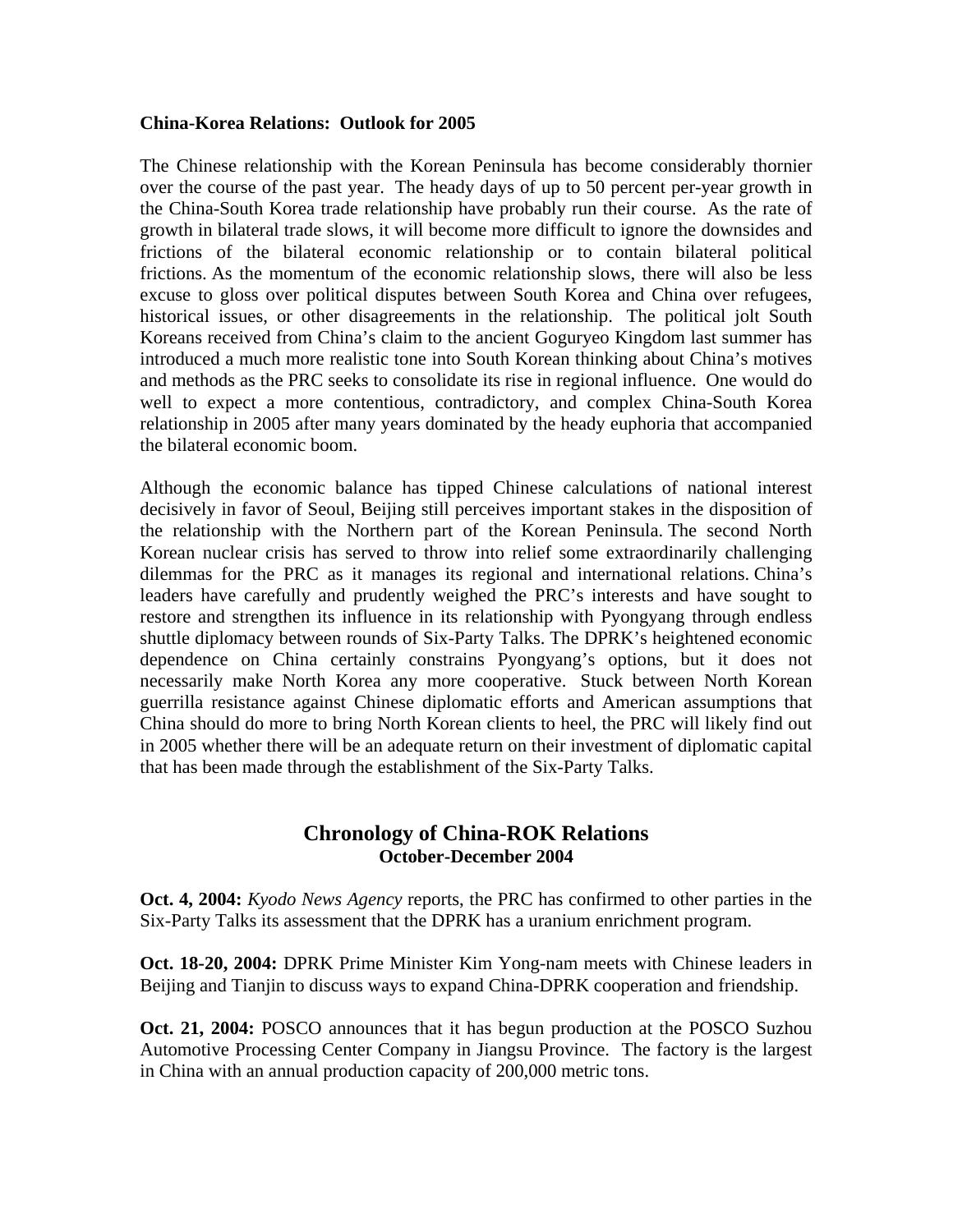**Oct. 23-30, 2004:** *China Daily* reports the visit to the DPRK of a delegation from the Chinese People's Volunteer Army to hold memorial activities, set up a China-DPRK education effort, promote China-DPRK commercial connections, and establish long-term communication channels for veterans between the two nations.

**Oct. 25, 2004:** Some 18 North Korean refugees attempt to enter the ROK consulate in Beijing. Only three can take shelter inside, the others are arrested by Chinese security police or flee.

**Oct. 26, 2004:** Goguryeo Research Foundation meets to discuss China's motives in pressing its claims to the historical origins of Goguryeo Kingdom.

**Oct. 27, 2004:** PRC police raid a North Korean refugee shelter in Beijing and take into custody over 65 defectors believed to be planning a forced entry into a diplomatic compound or international school in Beijing.

**Oct. 28, 2004:** Shanghai Automotive Industry Corporation signs a final deal with creditors of Ssangyong Motors to take over the operation, spending about \$500 million to acquire a controlling 48.9 percent stake in the company.

**Oct. 30, 2004:** The Korea Institute for Industrial Economics and Trade warns that Korean automotive parts makers will face stiffer competition with Chinese counterparts as Chinese companies pursue export-oriented strategies.

**Nov. 7, 2004:** PRC Vice Minister of Commerce Zhang Zhigang announces that his ministry has proposed the joint publication of a white paper on logistics development with South Korea and Japan. The paper is designed to smooth commodity flows in Northeast Asia.

**Nov. 9, 2004:** PRC Foreign Minister Li Zhaoxing and DPRK Vice Foreign Minister Wu Dawei meet Deputy Foreign Minister Kim Yong-Il of the DPRK to discuss cooperation between the two neighbors, the Six-Party Talks, and the Korean Peninsula nuclear issue.

**Nov. 9, 2004:** Reports circulate that the PRC has forcefully repatriated over 70 North Koreans captured while planning a forced entry into diplomatic compounds in Beijing.

**Nov. 9, 2004:** ROK Ministry of Construction and Transportation assigns new Taiwan flight routes to Korean Air and Asiana to resume regular flights to Taipei that had been suspended since the ROK's diplomatic recognition of the PRC in 1992.

**Nov. 10, 2004:** NCsoft Corporation, the world's largest online game company, offers commercial release of its popular online game Lineage II in the PRC.

**Nov. 16, 2004:** LG Chem Company announces that it has set up a plant in Guangzhou to manufacture petrochemicals for industrial products, such as auto and electronic components.